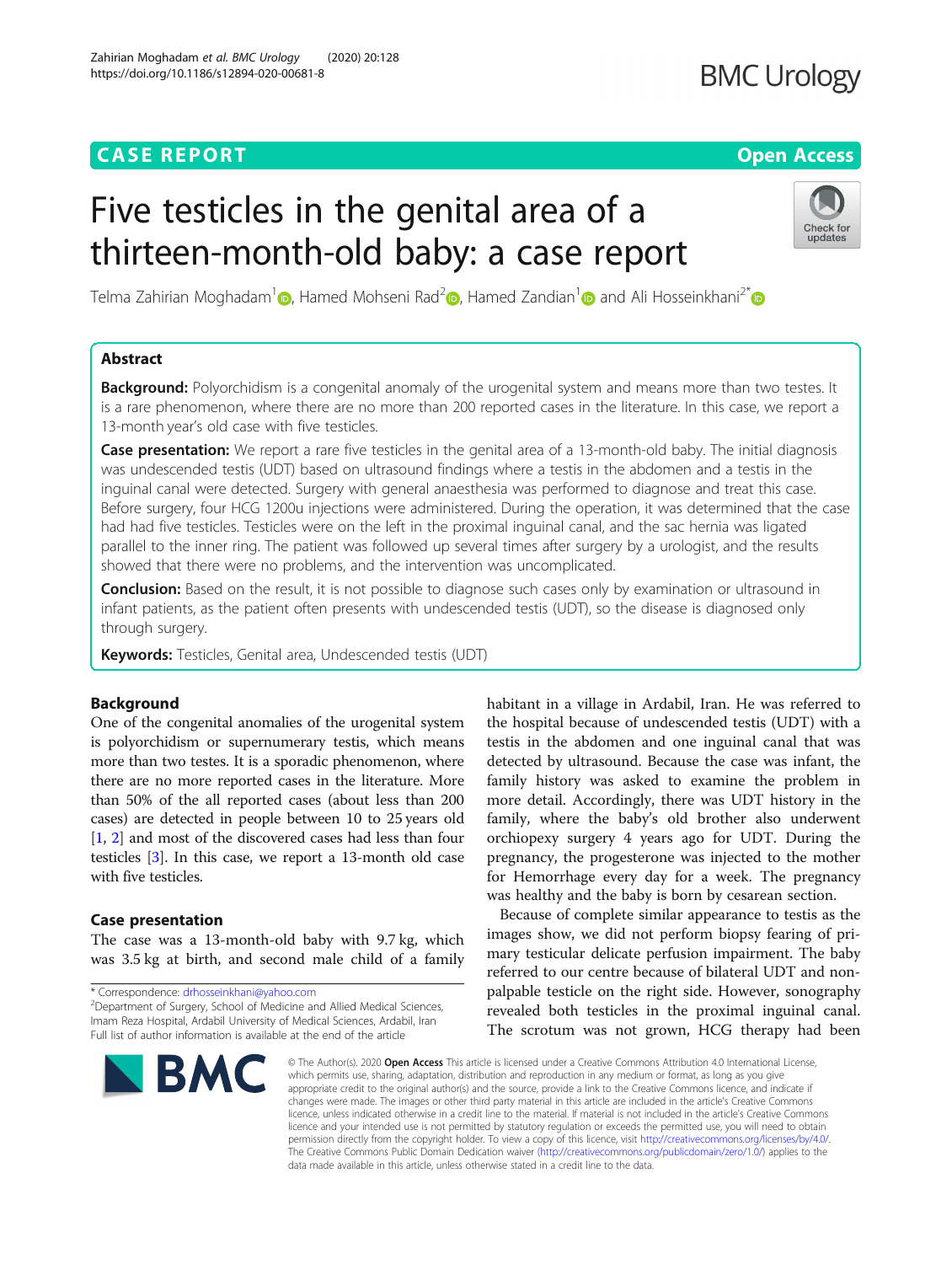started by pediatrician, and Other clinical signs were typical.

Surgical intervention was considered for the patient. Before surgery, four HCG 1200u injections were administered to the patient in four times at 1 month (one for per week) for testicular descent. However, the intervention did not completely resolve the problem, and there were no more diagnostic challenges. The patient underwent surgical procedure with general anaesthesia to diagnosis and as a final treatment stage. It was diagnosed that the testicles were on the left in the proximal inguinal canal and the sac hernia was ligated parallel to the inner ring. The left testis was a small component in the proximal without the epididymis. Two testes were closely connected in the lower part by a common epididymis, which all of them were situated in the left scrotum (Fig. 1).

Also, two testes in the proximal inguinal canal were connected by a long epididymis with the incision in the right inguinal region. We did not remove supernumerary testis, which lacks vas or epididymis, because of afraid of impairing to main testis delicate artery.

However, we do not perform genetic evaluations because of cost lacking. We played ultra-sonography before surgery. The patient was followed and examined by a urologist for placement of testis in the scrotum sac within

48 h, 10 days, one and 3 months after the surgery. We accomplished scrotal sonography after surgery and detected all five testicles with two main testicles in standard size rendering to age and also supernumerary ones in smaller sizes. Finally, the 12 months later, sonography results in the testicles showed that there were no problems, and the intervention was uncomplicated according to the baby age (Fig. 2).

### Discussion and conclusion

Blasisus in 1670 was the first one who described polyorchidism in an autopsy material, incidentally. Ahlfeld made the first histological description in 1880, and the first clinical case was reported on by Lane in 1895 [\[2](#page-2-0), [4,](#page-2-0) [5\]](#page-2-0). The aetiology of polyorchidism is related to embryological period; however, this claim is not entirely clear [[5,](#page-2-0) [6](#page-2-0)].

Leung classified polyorchidism into four groups based on testis embryology: 1) polyorchidism with novas differences or epididymis in the supernumerary testis, 2) testes sharing these two structures with the ipsilateral testicle, 3) testes with their epididymis and sharing the vas deferens, and 4) supernumerary testes with their annexes [[7\]](#page-2-0). The patient was considered to be in group 1.

The scrotum is the most common region that Extra testicles could be seen. The other testis is usually seen



inguinal canal, and the sac hernia was ligated parallel to the inner ring



Fig. 2 right testis, where a long epididymis connected two testes in the proximal inguinal canal with an incision in the right inguinal region